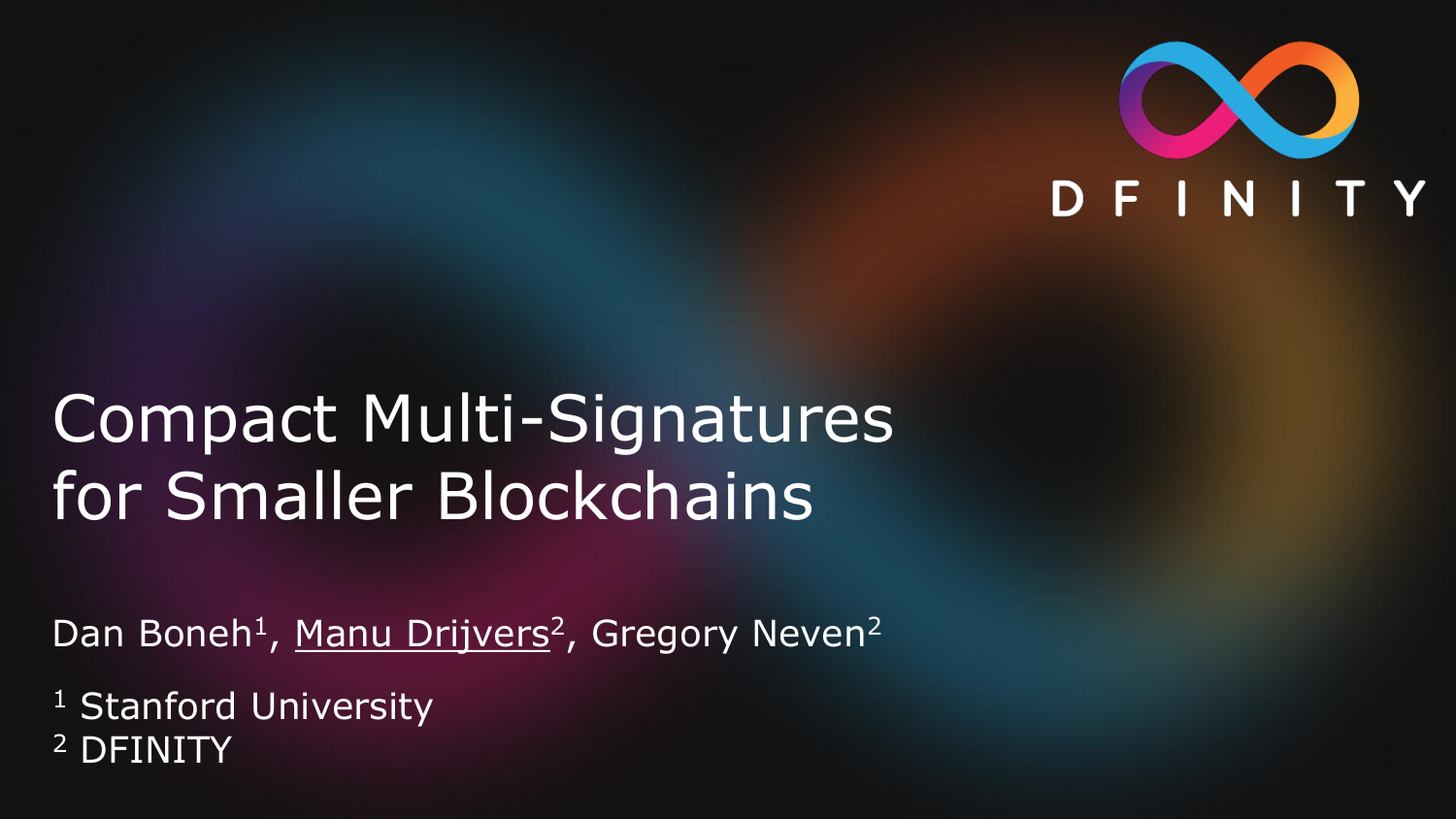### Bitcoin Blockchain and transactions

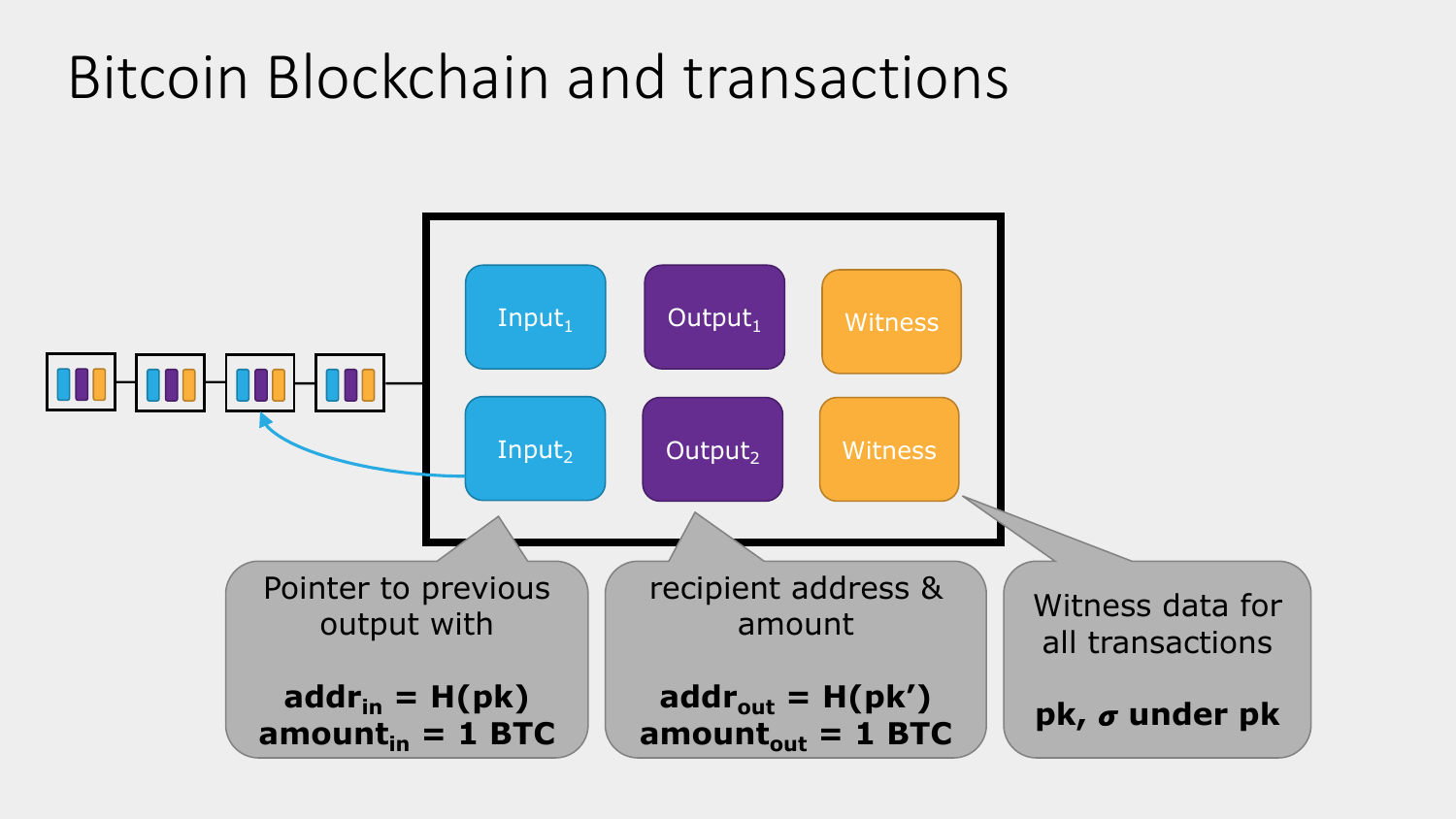### Saving space is important

- Larger transactions mean higher network and storage requirements
	- Current Bitcoin blockchain is almost 200 GB
- Block size is limited
	- Limits transaction throughput
	- Smaller transactions can mean higher throughput
- Goal: minimize total witness size using multisignatures

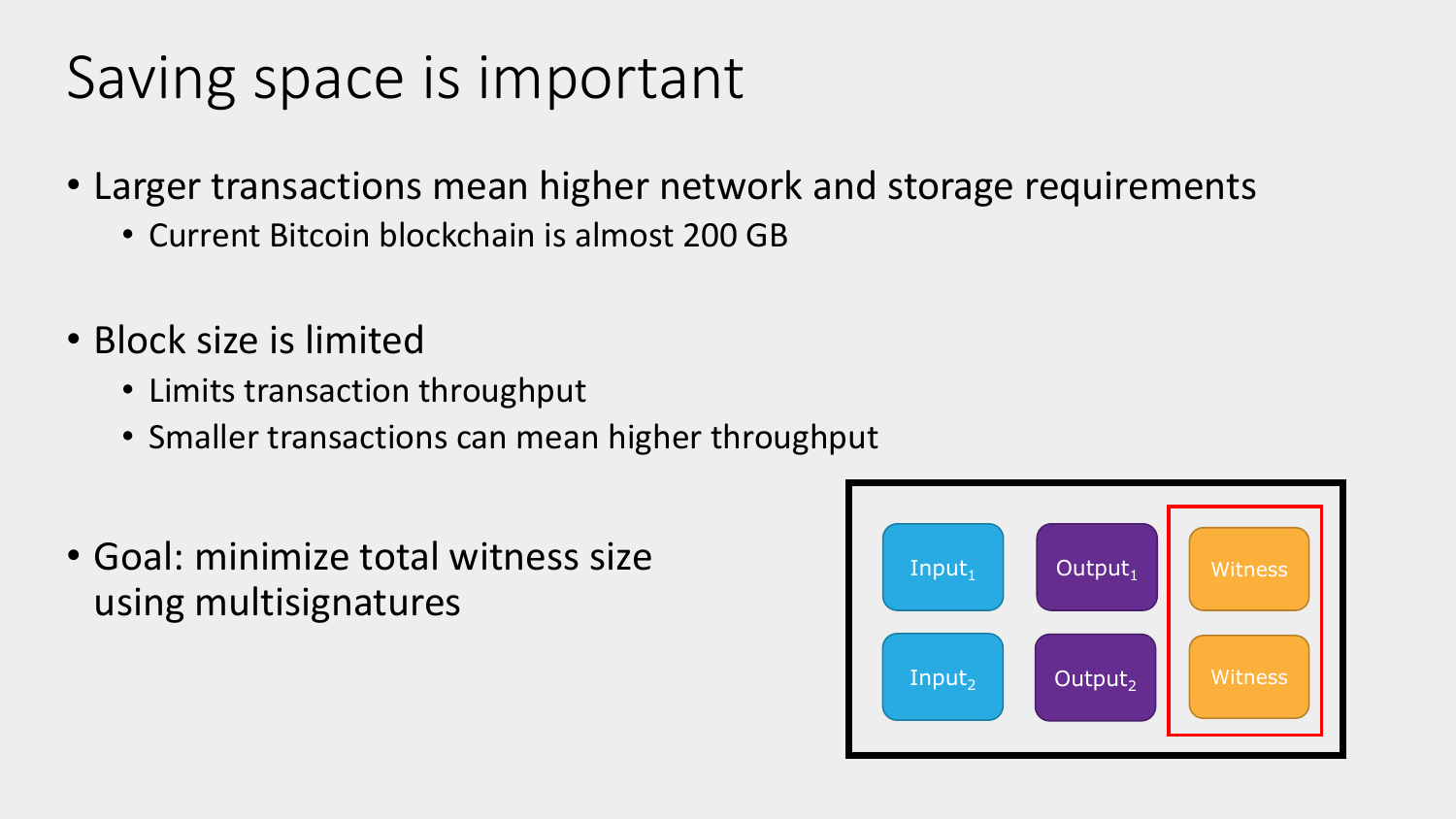# Multi-Signature Schemes  $(s k_1, p k_1) \leftarrow \text{KGen}(1^{\kappa})$   $(s k_2, p k_2) \leftarrow \text{KGen}(1^{\kappa})$  $Sign(pk_1, pk_2, pk_3, sk_1, m) \leftrightarrow Sign(pk_1, pk_2, pk_3, sk_2, m) \leftrightarrow Sign(pk_1, pk_2, pk_3, sk_3, m)$  $(sk_3, pk_3) \leftarrow KGen(1^{\kappa})$  $\sigma$

- $Ver({pk_1, pk_2, pk_3}, \sigma, m) = 1/0$
- **Every** signer must agree to signing m
- Key aggregation:  $apk = KAgg({pk<sub>1</sub>, pk<sub>2</sub>, pk<sub>3</sub>})$ 
	- $Ver(apk, \sigma, m) = 1/0$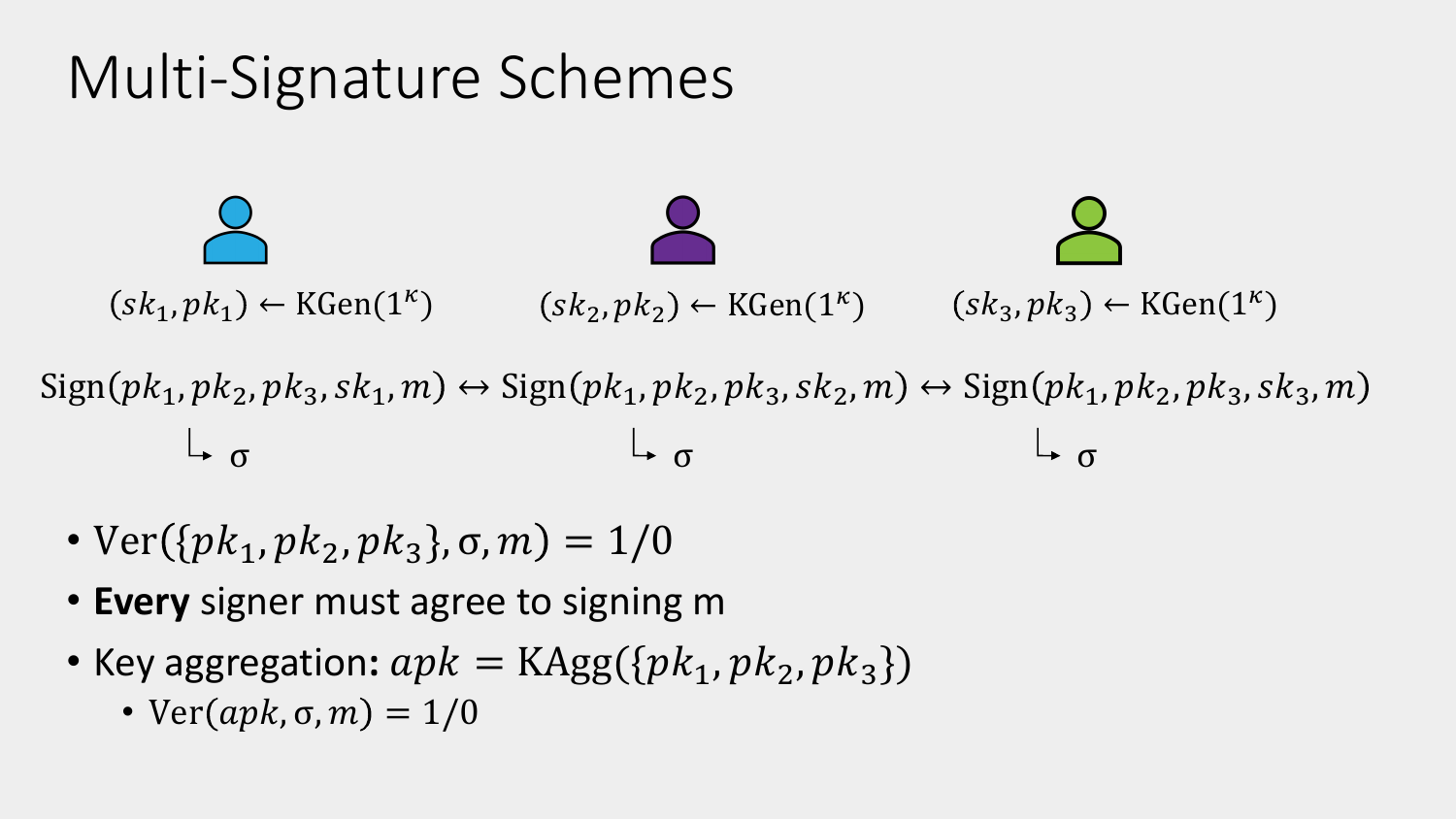### Recap: Boneh-Lynn-Shacham signatures

Let  $G_1 = \langle g_1 \rangle$ ,  $G_2 = \langle g_2 \rangle$ ,  $G_t = \langle g_t \rangle$ , with bilinear pairing e

- KGen:  $pk = g_2^{sk}$
- Sign(sk, m):  $\sigma = H(m)^{sk}$
- Verify(pk,  $\sigma$ , m):  $e(\sigma, g_2) = e(H(m), pk)$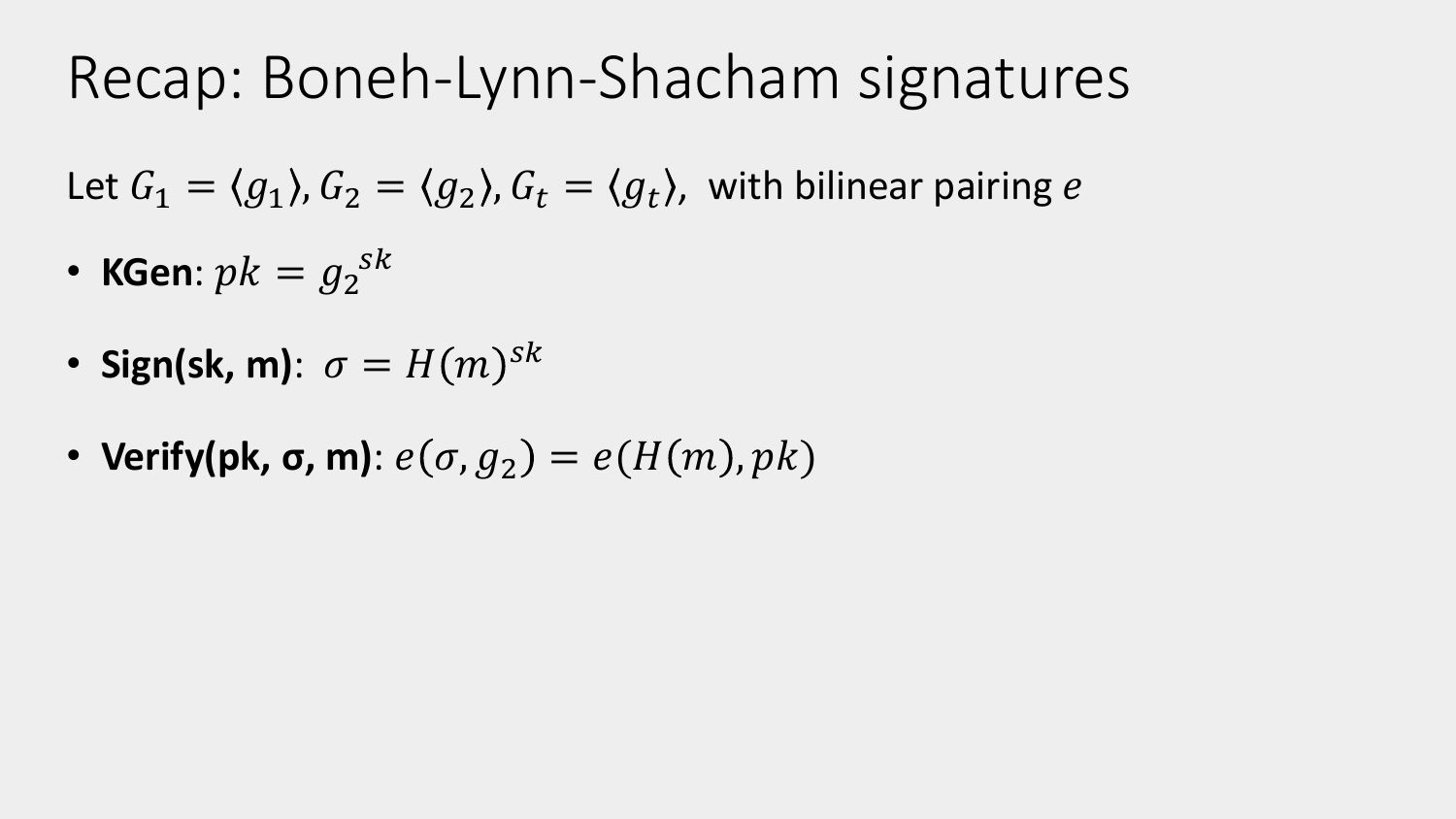### Naïve BLS Multi-signatures

Let  $G_1 = \langle g_1 \rangle$ ,  $G_2 = \langle g_2 \rangle$ ,  $G_t = \langle g_t \rangle$ , with bilinear pairing e

- KGen:  $pk_i = g_2^{sk_i}$
- **KAgg(pk<sub>1</sub>, …, pk<sub>n</sub>)**:  $apk = \prod pk_i$
- Sign(pk<sub>1</sub>, ..., pk<sub>n</sub>, sk<sub>i</sub>, m):  $s_i = H(m)^{sk_i}$ ,  $\sigma = \prod s_i$

• Verify(**apk**, 
$$
\sigma
$$
,  $m$ ):  $e(\sigma, g_2) = e(H(m), apk)$ 

Rogue-Key Attack: Adversary chooses  $pk =$  $g_2^{S k}$  $\frac{g_2}{p k^*}$  , Adversary can sign for  $\{pk, pk^*\}$  by setting  $\sigma = H(m)^{sk}$ 

Can be mitigated using "proofs-of-possession" [RY07]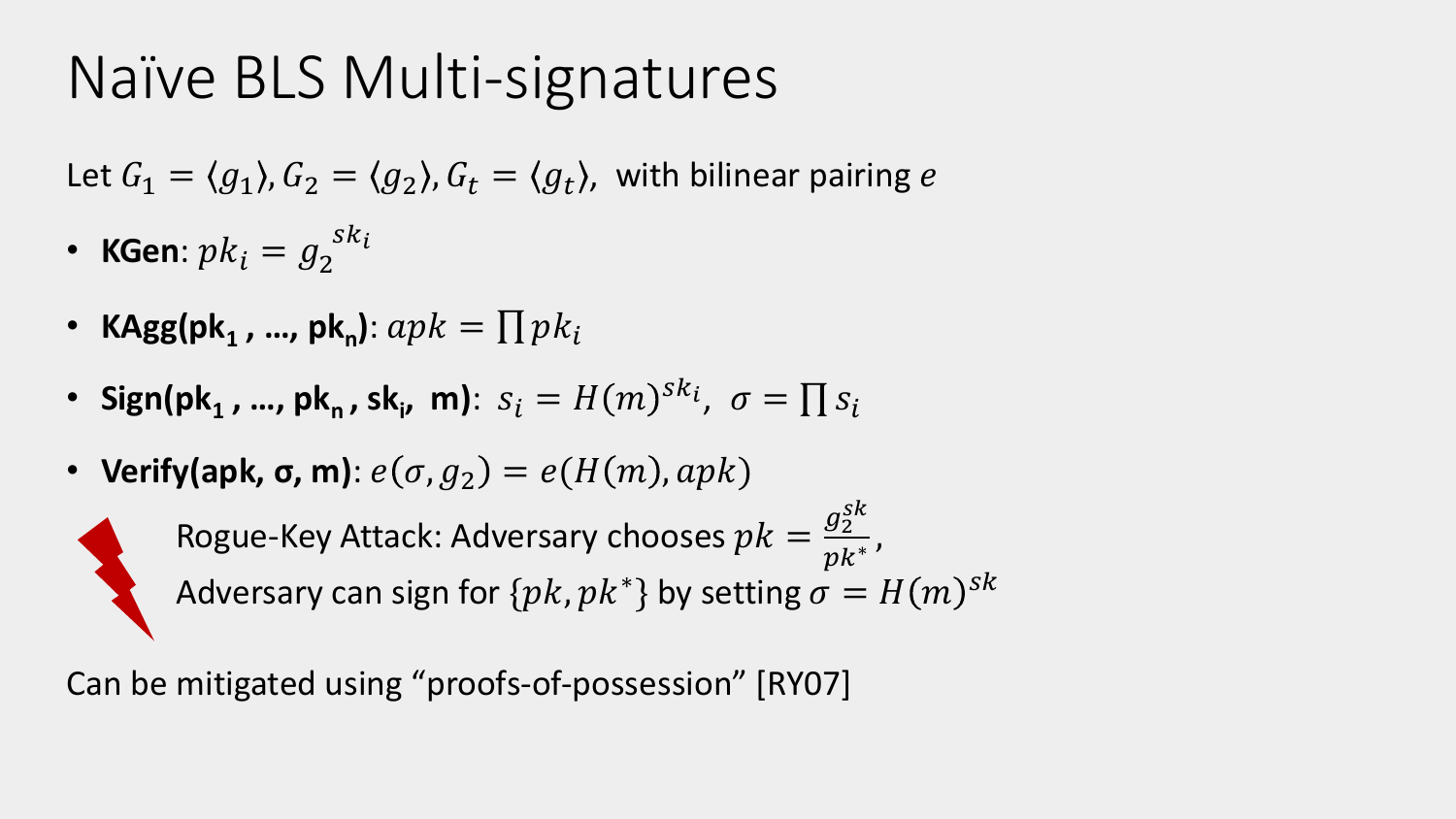### New BLS Multi-signatures without PoPs

Let  $G_1 = \langle g_1 \rangle$ ,  $G_2 = \langle g_2 \rangle$ ,  $G_t = \langle g_t \rangle$ , with bilinear pairing e

- **KGen**:  $pk_i = g_2$  $\overline{sk}_i$
- **KAgg(pk<sub>1</sub>, …, pk<sub>n</sub>)**:  $apk = \prod pk_i^{a_i}$ , with  $a_i = H_1(pk_i, \{pk_1, ..., pk_n\})$
- Sign(pk<sub>1</sub>, ..., pk<sub>n</sub>, sk<sub>i</sub>, m):  $s_i = H_0(m)^{sk_i}$ ,  $\sigma = \prod s_i^{a_i}$
- **Verify(apk,**  $\sigma$ **, m)**:  $e(\sigma, g_2) = e(H_0(m), apk)$

Uses trick from [Maxwell-PSW18]

**Thm:** secure multi-signature scheme under co-CDH in ROM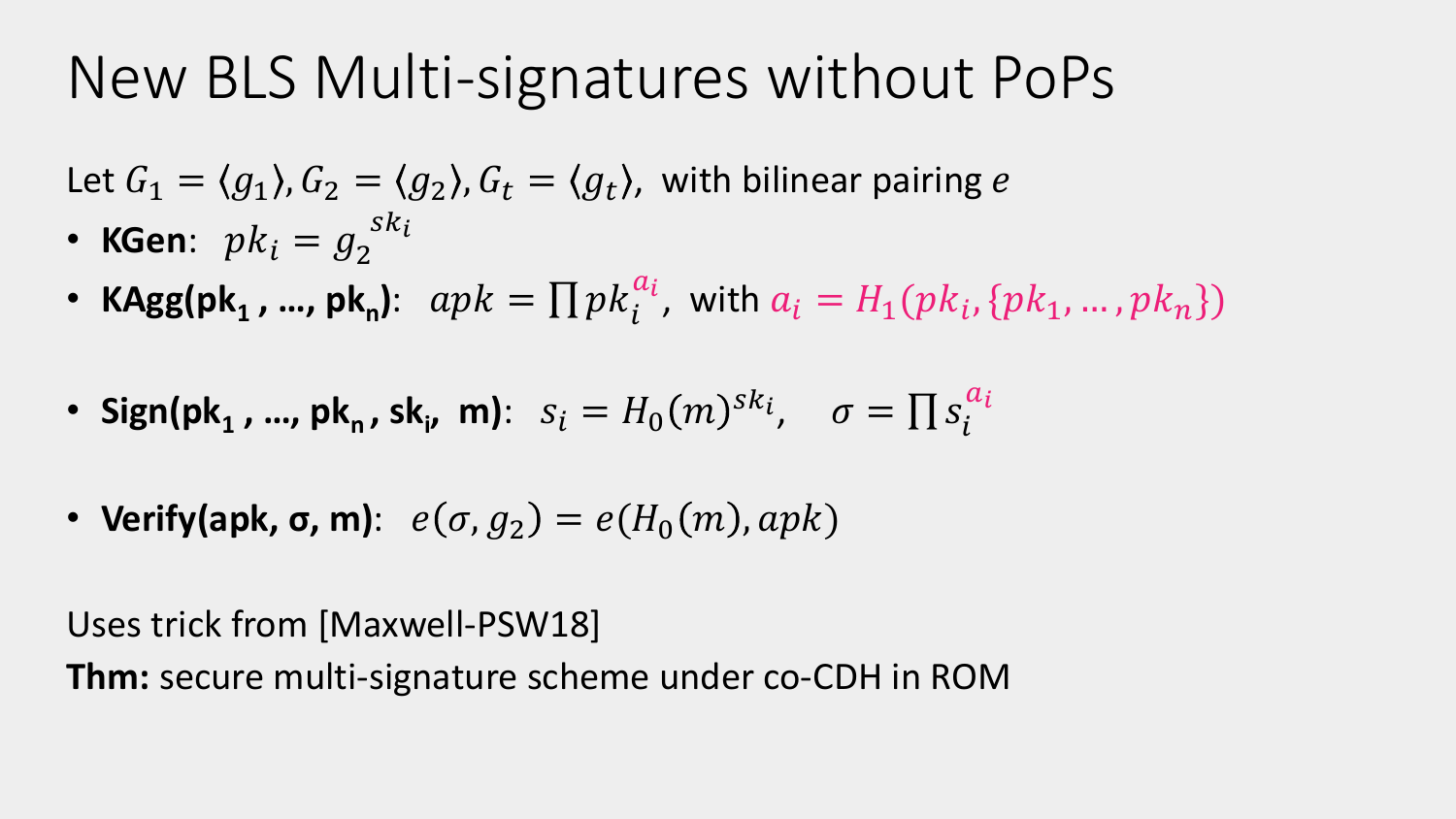### Bitcoin Multisig address

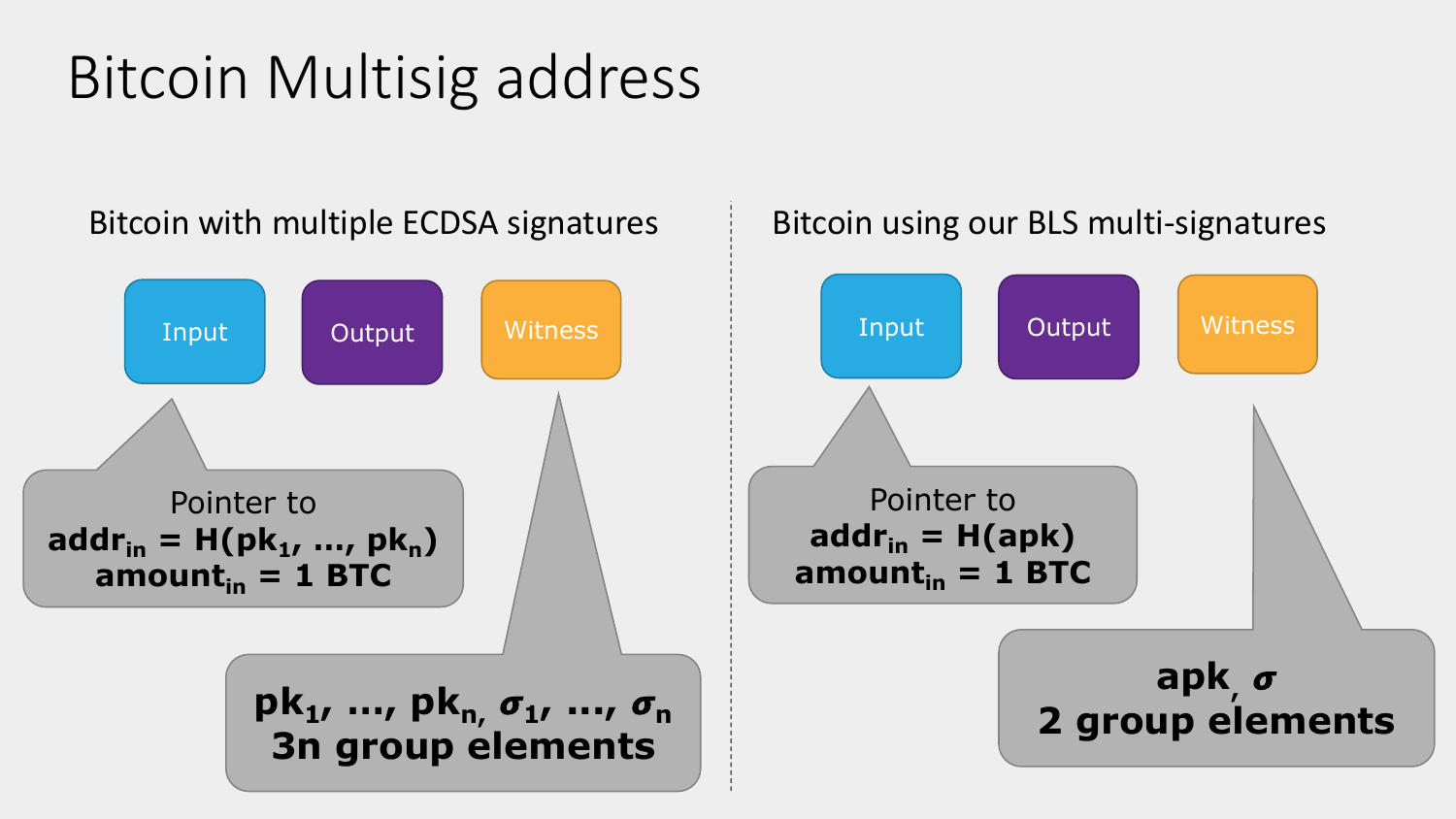### Aggregatable Multi-Signatures

Extend multi-signature definition with two additional algorithms

- SigAgg({apk<sub>i</sub>, m<sub>i</sub>, σ<sub>i</sub>}): Aggregate a set of multi-signatures into a single object
- AggVerify({apk<sub>i</sub>, m<sub>i</sub>}, Σ): Verify that the aggregate multi-signature For our BLS multisignature scheme
- Sign(pk<sub>1</sub>, ..., pk<sub>n</sub>, sk<sub>i</sub>, m):  $s_i = H_0(apk, m)^{sk_i}$ ,  $\sigma = \prod s_i^{a_i}$
- SigAgg({apk<sub>i</sub>, m<sub>i</sub>, σ<sub>i</sub>}):  $\Sigma = \prod \sigma_i$
- AggVerify({apk<sub>i</sub>, m<sub>i</sub>}, Σ):  $e(\Sigma, g_2) = \prod e(H_0(m_i), apk_i)$

**Thm:** secure aggregatable multisignature scheme under  $\psi$ -co-CDH in ROM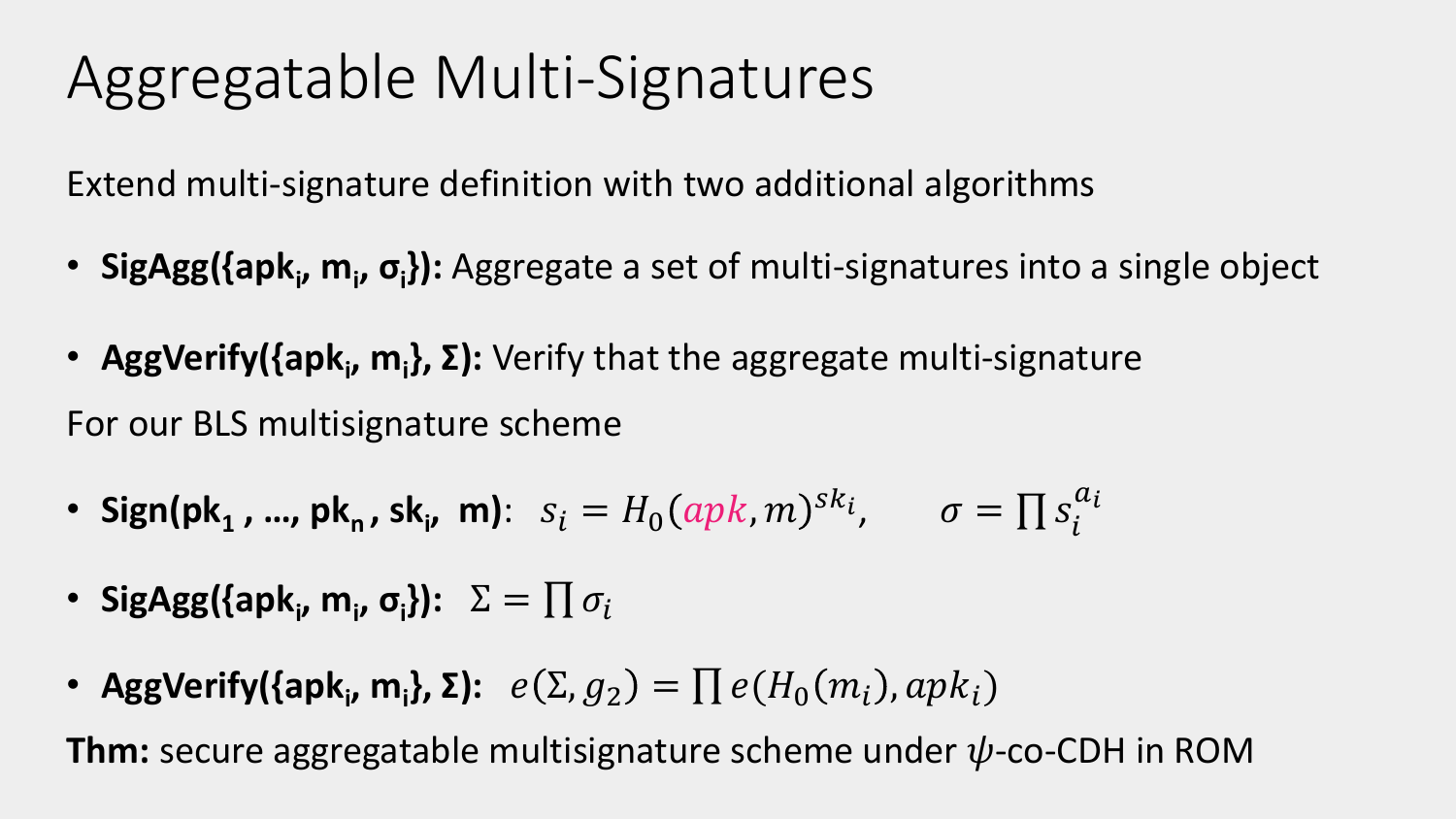## Aggregatable Multi-Signatures in Bitcoin

Block of *m* transactions, each spending from an *n*-multisig address



#### Combined witness contains

- $n \cdot m$  public keys
- $n \cdot m$  signatures

Bitcoin with multiple ECDSA signatures **Bitcoin** using aggregatable multi-signatures



### Combined witness contains

- $m$  (aggregate) public keys
- 1 aggregate multi-signature

**1296 KB 216 KB**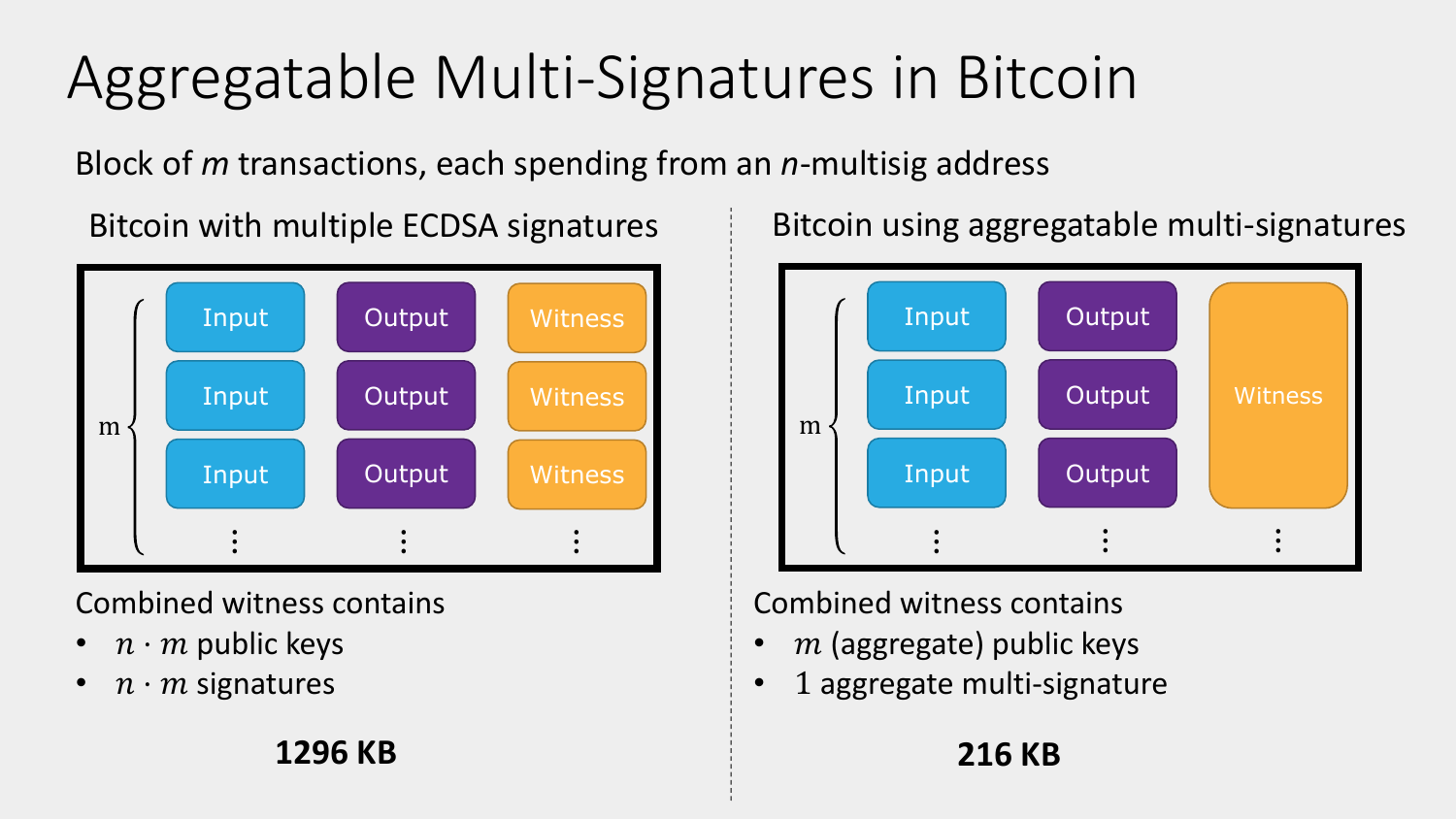### *t*-out-of-*n* wallets

- Multi-signatures always require *n*-out-of-*n*, what about other policies?
- Typical threshold wallets have  $\text{addr} = H(pk_1, ..., pk_n, t)$ 
	- Need to reveal *n* keys and *t* signatures
- For small  $\binom{n}{t}$ , use multi-signatures
	- Exhaustively list *apk* of all t-size subsets

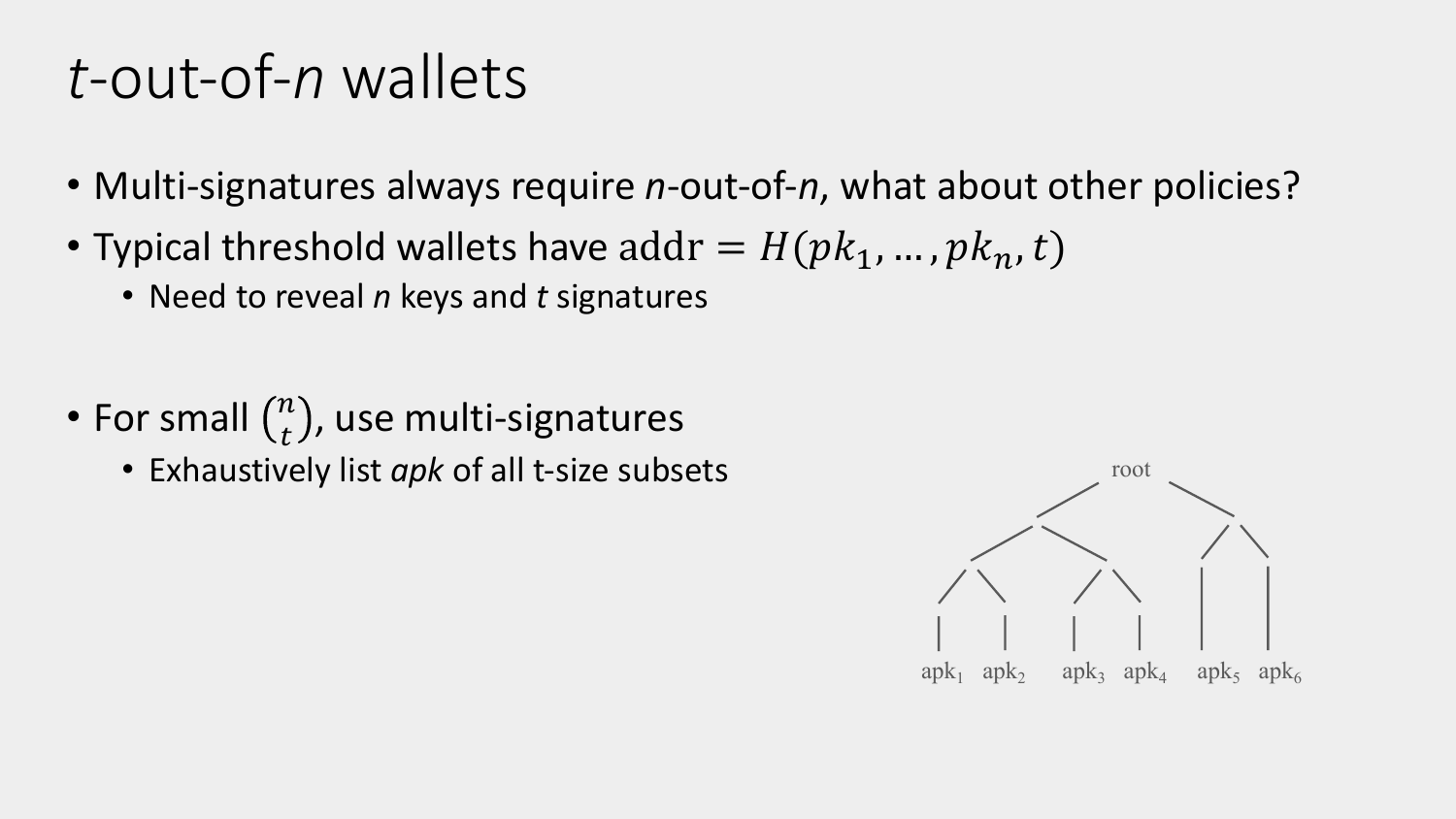### Can we handle arbitrary t, n?

Yes! Using a new Accountable Subgroup Multi-signature (ASM)

- Aggregate public key  $apk \in G_2$
- Any subset  $S = [1, 1, 0, ...]$  can sign in an accountable way
- Signature  $\sigma \in G_1 \times G_2$
- Thm: under  $\psi$ -co-CDH in ROM
- t-out-of-n Bitcoin transaction
	- Reveal  $apk, \sigma, S$
	- Almost constant: 3 group elements + n bits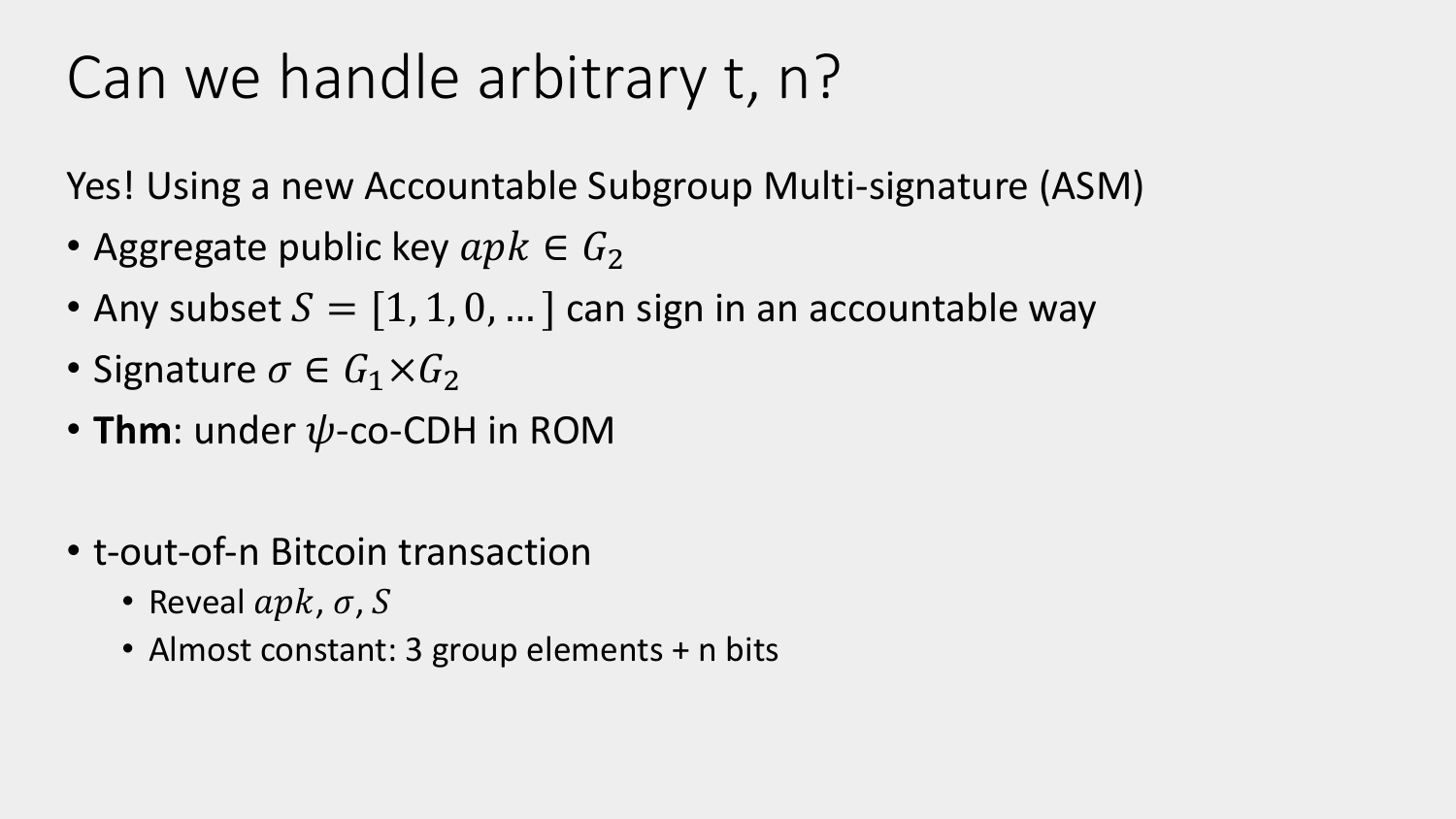### Our ASM Scheme

| Alice               | Bob                 | Charlie             |
|---------------------|---------------------|---------------------|
| $pk_1 = g_2^{sk_1}$ | $pk_2 = g_2^{sk_2}$ | $pk_3 = g_2^{sk_3}$ |

Key aggregation: 
$$
apk = \prod pk_i^{a_i} = g_2^{ask}
$$

#### **Membership keys:**

$$
mk_1 = H_2(apk, 1)^{ask} \longleftrightarrow mk_2 = H_2(apk, 2)^{ask} \longleftrightarrow mk_3 = H_2(apk, 3)^{ask}
$$
  
\n**Sign:**  
\n
$$
s_1 = H_0(apk, m)^{sk_1} \cdot mk_1 \qquad s_2 = H_0(apk, m)^{sk_2} \cdot mk_2
$$
  
\n**Combine:**  $(k = pk_1 \cdot pk_2, s = s_1 \cdot s_2)$ 

**Verify(apk, S=[1,1,0], (k, s))**:  $e(s, g_1) = e(\prod_{i \in S} H_2(apk, i), apk) \cdot e(H_2(apk, m), k)$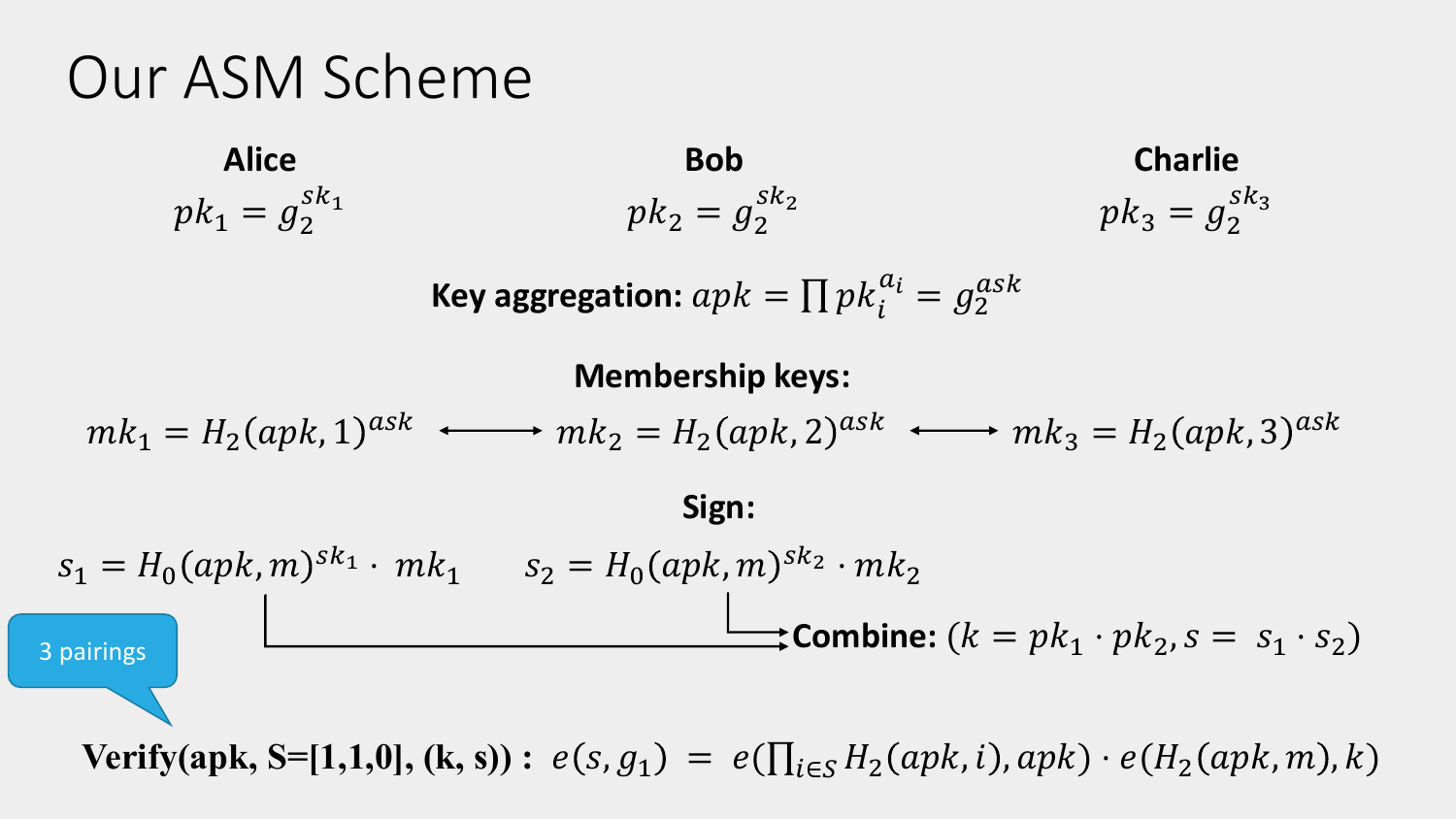### Conclusion

- BLS multi-signatures without PoPs
	- Support key aggregation
	- Support aggregation of multi-signatures
- Accountable Subgroup Multi-signatures
	- Key aggregation
	- Any subgroup can create constant size accountable multi-signature
	- Supports partial aggregation
- Schnorr multi-signatures without PoPs
- All schemes with PoPs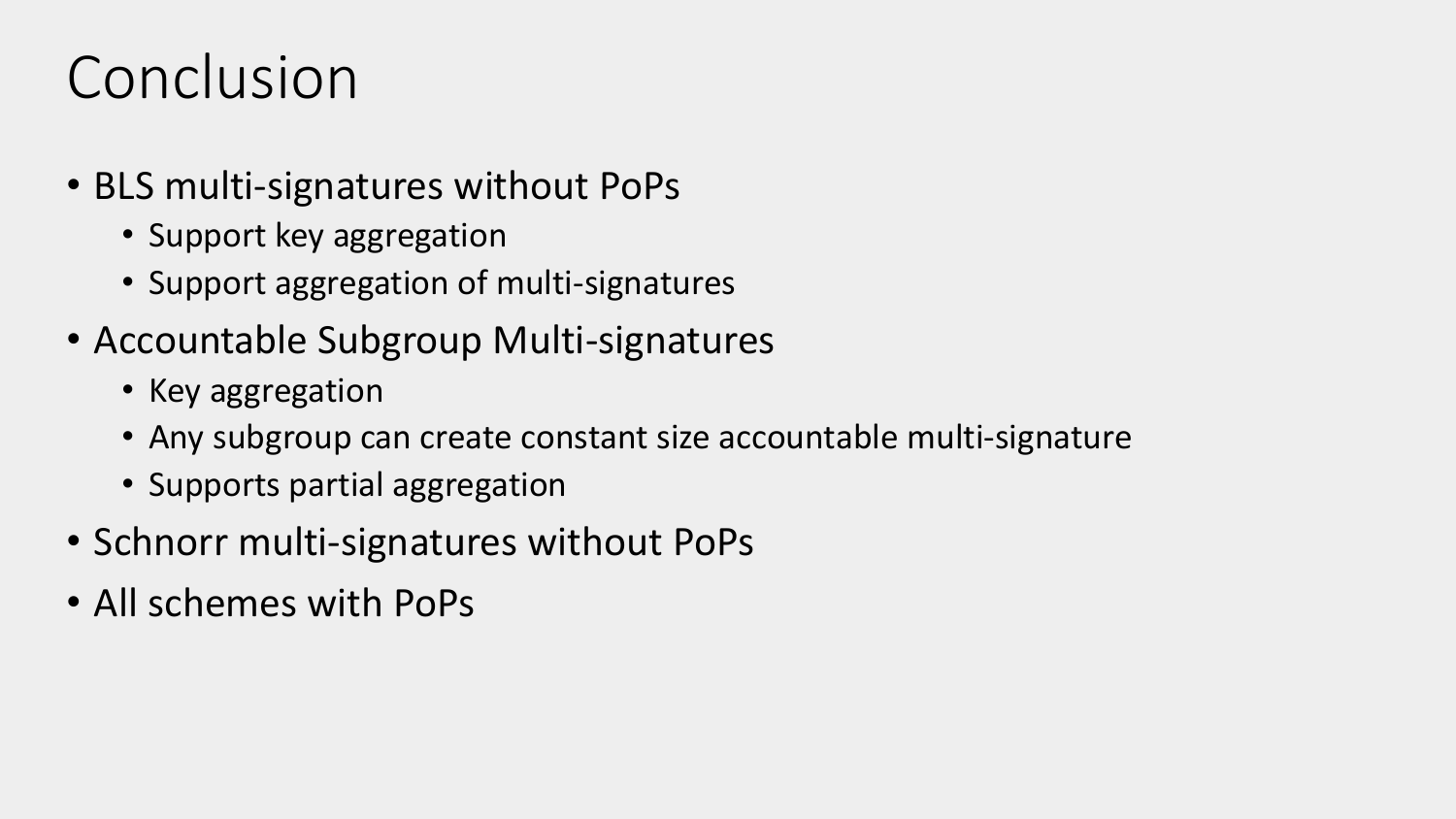### Thanks!